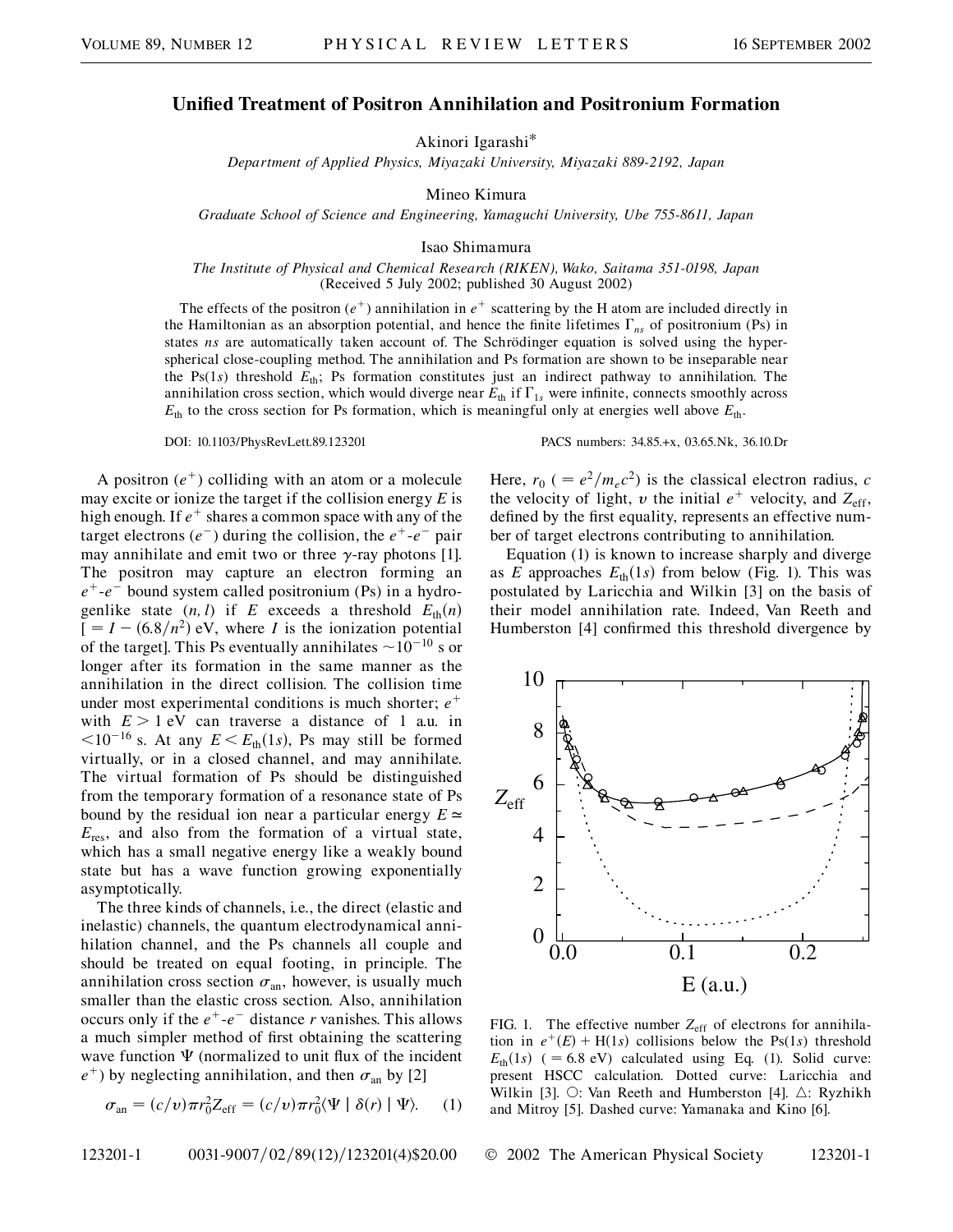detailed variational calculations for the  $e^+ + H$  collisions, though their results are grossly different from the Laricchia-Wilkin model. Ryzhikh and Mitroy [5] found that Eq. (1) they calculated using the momentum-space Lippmann-Schwinger equation lies within a few % difference from the result of Ref. [4] over the entire energy region. In particular, their results also show a sharp divergence toward  $E_{th}(1s)$ . An application of the *S*-wave threshold law to Eq. (1) leads to the divergence as  $(-\epsilon)^{-1/2}$  [7], where  $\epsilon = E - E_{\text{th}}(1s)$ , instead of the more rapid divergence as  $(-\epsilon)^{-1}$  expected by Laricchia and Wilkin. The recent time-dependent close-coupling calculation by Yamanaka and Kino [6] fails to reproduce this remarkable threshold increase.

Variational calculations by Humberston *et al.* [8] reproduced the sharp threshold rise  $\sim \epsilon^{1/2}$  of the Psformation cross section  $\sigma_{\text{Ps}}$  as predicted by the *S*-wave Wigner law [9]. However, the threshold is in fact blurred by the energy width  $\Gamma(1s)$  (= 5.29  $\times$  10<sup>-6</sup> eV) of Ps(1*s*), due mainly to the two- $\gamma$  annihilation lifetime  $\tau(1s)$  =  $\hbar/\Gamma(1s)$ . Hence, the Wigner law should be modified accordingly; see Refs. [10,11]. Gribakin and Ludlow [7] showed that this modification leads to the absence of any threshold divergence of  $\sigma_{an}$  or the threshold rise of  $\sigma_{\text{Ps}}$ ; they connect smoothly from one to the other across  $E_{\text{th}}(1s)$ .

The analytic formulas due to the Wigner law and to its modification for decaying states as discussed in Ref. [7] are valid only very close to the threshold. Since the energy region of validity of these formulas is unknown, accurate numerical studies including the effects of the finite Ps lifetime would be highly desirable to elucidate the physics underlying the threshold behavior and to verify the modified threshold law. This modified law stems from the breakdown of approximation (1) for  $\sigma_{\text{an}}$  or  $Z_{\text{eff}}$  because of the great change in  $\Psi$  due to annihilation near  $E_{th}$ , or because of the extremely long collision time near  $E_{th}$ , within which annihilation occurs considerably. We made a rigorous study of annihilation and Ps formation in *e* impact on the H atom including the effects of the annihilation channel directly in the Hamiltonian. An accurate close-coupling calculation was achieved using the hyperspherical coordinates. It is clearly demonstrated that annihilation and Ps formation are inseparable near  $E_{\text{th}}(1s)$ and are describable in a unified manner.

The effects of the annihilation channel on the other channels may be described by an absorption potential

$$
H' = -2ic\pi r_0^2 \delta(r) = -2i\pi r_0^{3/2} \delta(r)
$$
 (2)

in atomic units [12], which are used in the following. This potential reproduces the width  $\Gamma(1s)$  for two-photon or two- $\gamma$  annihilation of para-Ps(1s) as the first-order perturbation energy of the Ps(1*s*) wave function  $\psi_{\text{Ps}}(\mathbf{r})$ :

$$
\langle \psi_{\rm Ps} | H' | \psi_{\rm Ps} \rangle = -i r_0^{3/2} / 4 = -i \Gamma / 2. \tag{3}
$$

The width for the three- $\gamma$  annihilation of ortho-Ps(1*s*) is much narrower and is negligible. This  $H'$  reproduces the width of any state Ps(*ns*) and also causes direct-collision annihilation properly. The Hamiltonian *H* is the sum of  $H'$  and the Coulomb three-body Hamiltonian  $H_0$ :

$$
H = H_0 + H'.\tag{4}
$$

The hyperspherical close-coupling (HSCC) method has been extensively used for  $e^-$  and  $e^+$  collisions with hydrogenlike atoms, photoionization of He-like atoms, and other three-body and four-body dynamics [13,14], and has been successful in observing new phenomena and in providing rationales of underlying physics. Here we apply this method to the  $e^+$ -H system. Let  $\mathbf{r}_1$  be the position vector of  $e^+$  relative to the proton p and  $\mathbf{r}_2$  be that of  $e^-$ , and hence  $\mathbf{r} = \mathbf{r}_1 - \mathbf{r}_2$ . The hyperradius  $\rho$  is defined by  $\rho^2 = r_1^2 + r_2^2$ . The six-dimensional coordinate system  $(\mathbf{r}_1, \mathbf{r}_2)$  is replaced by the set of hyperspherical coordinates  $(\rho, \Omega)$  with a five-dimensional angular coordinate  $\Omega$ . The Hamiltonian  $H_0$  in these coordinates reads as

$$
H_0 = -\frac{1}{2} \left[ \frac{d^2}{d\rho^2} + \frac{5}{\rho} \frac{d}{d\rho} \right] + h_{\text{ad}}(\rho; \Omega), \tag{5}
$$

with the adiabatic Hamiltonian

$$
h_{\rm ad}(\rho;\Omega) = \frac{\Lambda^2(\Omega)}{2\rho^2} + V(\rho;\Omega),\tag{6}
$$

which is  $H_0$  for fixed  $\rho$ . Here,  $\Lambda$  is the grand angular momentum operator [13,14], and  $V(\rho; \Omega)$  is the sum of the two-body Coulomb potentials. The adiabatic channel functions  $\{\varphi_i\}$  are defined by the eigenvalue equation

$$
h_{\rm ad}(\rho;\Omega)\varphi_i(\rho;\Omega) = U_i(\rho)\varphi_i(\rho;\Omega),\tag{7}
$$

where  $\rho$  is treated as the adiabatic parameter. It becomes large when either the  $e^{\text{+}}$ -H or the Ps-*p* distance becomes large. Thus each eigenvalue *Ui* approaches a bound-state energy of either H or Ps as  $\rho \rightarrow \infty$ . For diagonalizing  $h_{ad}$ , we used variationally optimized Slater-type orbitals (STOs), i.e., 21*s*, 17*p*, and 13*d* STOs centered on  $e^+$ , and 21*s*, 17*p*, 13*d*, and 9*f* STOs on *p*. The accuracy of  $U_i$  is better than ten (six) digits at large (smaller) values of  $\rho$ .

The total wave function  $\Psi(\rho; \Omega)$  is expanded as

$$
\Psi(\rho;\Omega) = \sum F_i(\rho)\varphi_i(\rho;\Omega) \tag{8}
$$

in terms of the functions  $\{\varphi_i(\rho; \Omega)\}\)$ . The HSCC equations for the complex functions  $\{F_i(\rho)\}\$  derived from this expansion have both the nonadiabatic coupling matrix and a pure imaginary coupling matrix resulting from  $H'$ . The coupled equations are solved up to a large value of  $\rho$ (3000 in this work), where the solutions are projected onto the asymptotic form in the Jacobi coordinates satisfying the scattering boundary conditions. The scattering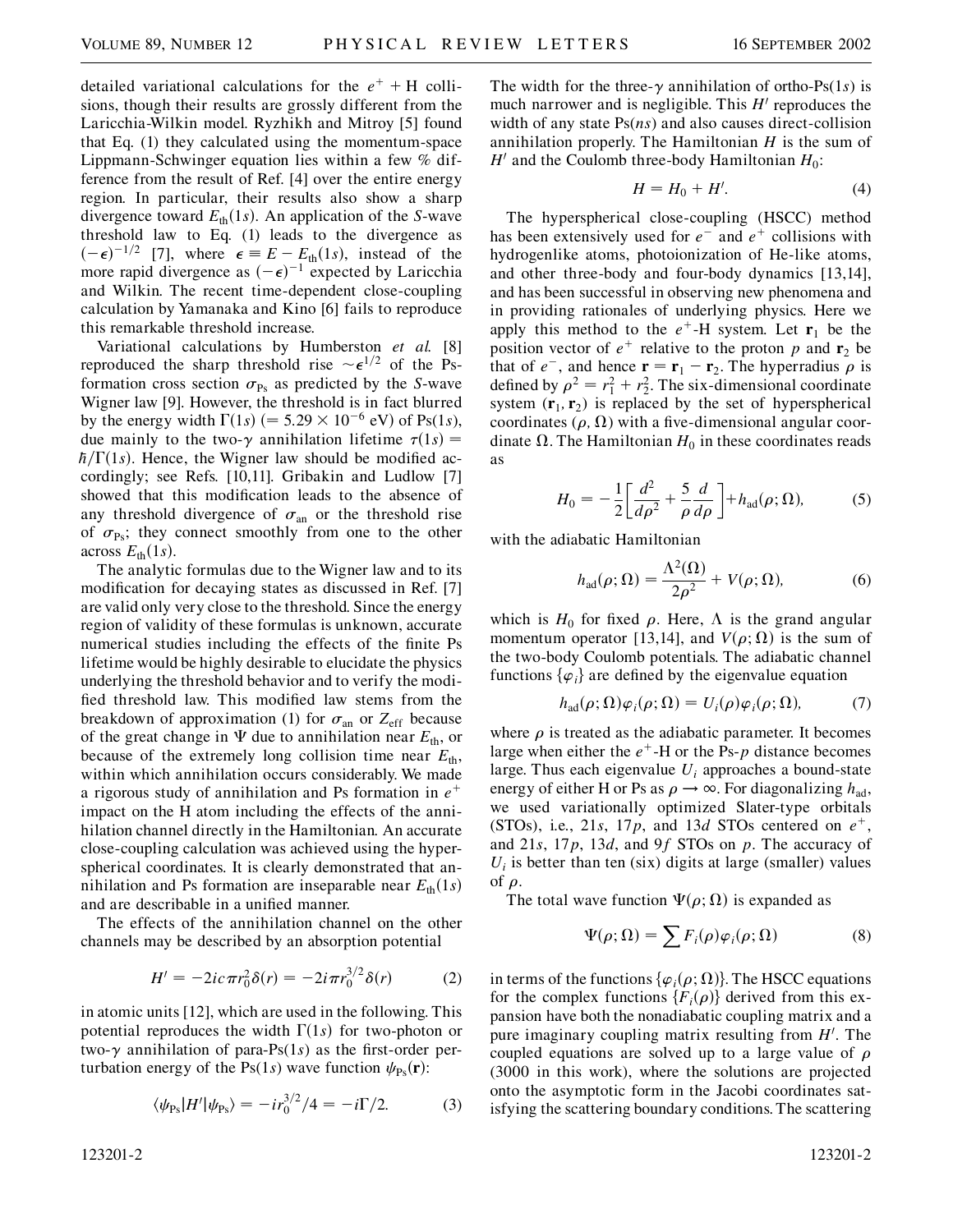matrix thus obtained represents the flux loss due to  $H'$ , which defines the absorption or annihilation cross section  $\sigma_{an}$ . In expansion (8), we retained only those channels converging to  $H(n = 1, 2)$  or  $Ps(n = 1, 2)$  in the asymptotic limit since we are concerned with energies for which only the channel  $Ps(1s) + p$  may be open in addition to the initial channel  $e^+ + H(1s)$ . Thus the total angular momentum L is equal to that of the incident  $e^+$  and to that of the asymptotic Ps-*p* motion.

For Ps- $p$  channels, large  $\rho$  correspond to large Ps- $p$ distances *R*, and the integration over  $\Omega$  is practically that over  $(r, \hat{\mathbf{r}}, \hat{\mathbf{R}})$ . Hence, all the matrix elements  $\langle \text{Ps}(ns) + \rangle$  $p|H'|\text{Ps}(n's) + p\rangle_{\Omega}$  coupling *s*-state Ps channels remain to be imaginary constants for large  $\rho$  because of the nonzero *s*-state wave functions  $\psi_{\text{Ps}}(r=0)$ . This introduces a small imaginary part into the kinetic energy  $K^2/2M = \epsilon + i\Gamma(1s)/2$  of the relative Ps(1*s*)-*p* motion, for example, where  $M$  (  $= 2.0$ ) is the Ps mass. The wave number *K* is complex even for  $\epsilon > 0$  and may be written as  $K_{\text{re}} + iK_{\text{im}}$ . The asymptotic channel function

$$
\Phi = \psi_{\text{Ps}}(\mathbf{r}) f(\epsilon) \exp(iKR) / R \tag{9}
$$

outgoing with an amplitude  $f(\epsilon)$  decreases slowly as  $\exp(-K_{\text{im}}R)/R$ , changing this channel into a closed channel even for  $\epsilon > 0$ . Normal closed channels have no influence on the flux conservation. The closed channels associated with Ps(*ns*), however, cause flux loss through the  $H<sup>1</sup>$  coupling with open channels. There is no welldefined Ps(*ns*) formation in the present theory even when the collision is practically over before Ps annihilates.

The imaginary part of  $K^2/2M$  leads to a relation  $K_{\text{im}}K_{\text{re}}/M = \Gamma/2$ , or  $(K_{\text{re}}/M)\tau = (2K_{\text{im}})^{-1}$ . The lefthand side is the distance  $R_{an}(t.d.)$  that Ps travels within its lifetime in the time-dependent picture. The right-hand side is the distance  $R_{\text{dec}}(t$ .ind.) in which the time-independent Ps-channel probability  $|\Phi|^2 R^2 dR \propto$  $\exp(-2K_{\text{im}}R)dR$  decays by  $1/e$ . Thus  $R_{\text{dec}}(\text{t-ind.})$  is equal to the Ps annihilation distance  $R_{an}(t.d.)$ . If  $\epsilon \gg \Gamma$ , then the effects of the imaginary energy are relatively weak, and the closed Ps(*ns*) channels are almost open since  $K_{\text{im}}/K_{\text{re}} \sim \Gamma/4\epsilon \ll 1$ . The Ps-*p* interactions are negligibly weak for  $R > R<sub>an</sub>(t.d.),$  i.e., the collision is practically over before Ps(*ns*) annihilates; Ps(*ns*) is observable in principle before annihilation if  $\epsilon \gg \Gamma$ . On the other hand, if  $\epsilon$  is comparable to  $\Gamma$ , the Ps-*p* motion is so slow that Ps(*ns*) annihilates during the collision, which constitutes indirect annihilation. Both the direct and indirect annihilation mechanisms lead to a common final channel, and hence, they interfere with each other. The cross sections for the direct and indirect annihilation are inseparable because of this interference.

In the absence of  $\Gamma$ , it follows that  $K = i(2M|\epsilon|)^{1/2}$  $(\equiv i \kappa)$  for  $\epsilon$  < 0. For  $\epsilon$  close to 0, the dominant contribution to the integral of Eq. (1) comes from the region of *R* where the Ps-channel function takes an asymptotic

form (9) with  $exp(iKR) = exp(-\kappa R)$ . The amplitude  $f(\epsilon)$  is nearly independent of  $\epsilon$  for small  $|\epsilon|$  for *S* wave, according to the Wigner law [9]. Thus the *S*-wave contribution to  $\sigma_{\text{an}}$  of Eq. (1), proportional to the integral of  $\Gamma |f|^2 \exp(-2\kappa R)$  over *R*, behaves as  $\propto \kappa^{-1}$  or as  $\propto |\epsilon|^{-1/2}$ . This integral represents the cumulative intra-Ps annihilation as Ps leaves away from the proton until the channel wave function  $\exp(-\kappa R)/R$  decays. The extremely slow decay of the wave function near  $\epsilon = 0$ , together with the nearly constant  $f$ , is the origin of the *S*-wave threshold divergence. For higher partial waves  $L > 0$ , the amplitude behaves as  $|f|^2 \propto |\epsilon|^L$ , and therefore, the contribution to the integral of Eq. (1) from the asymptotic *R*-region vanishes as  $|\epsilon| \rightarrow 0$ . Other contributions to this integral must be smoothly varying across  $\epsilon = 0$ . Thus all partial-wave cross sections other than the *S* wave must be nearly constant close to  $\epsilon = 0$ .

We first carried out HSCC calculations of  $\sigma_{an}$  based on Eq.  $(1)$  by neglecting  $H'$ . Figure 1 compares the calculated  $Z_{\text{eff}}$  for  $\epsilon$  < 0 with those in the literature. The present  $Z_{\text{eff}}$ agrees well with those by Van Reeth and Humberston [4] and by Ryzhikh and Mitroy [5] within 5%. The work of Laricchia and Wilkin [3] has been critically assessed earlier [5,7], and no further comment is due here. The result obtained by Yamanaka and Kino [6], using a timedependent version of Eq. (1), disagrees significantly with other accurate calculations. Their result increases only weakly near  $E_{\text{th}}(1s)$  and connects smoothly across the threshold. This is because they took no explicit account of the Ps channels. Even if they had done so, no divergence would have occurred since they enclosed the whole system in a finite, absorbing box, which would have strongly cut off the weakly closed Ps-channel.

Figure 2(a) compares the partial-wave contributions to the annihilation cross sections calculated with explicit account of the absorption potential  $H'$  in the HSCC equations  $[\sigma_{an}(L)]$  and without it  $[\tilde{\sigma}_{an}(L)]$ . The Psformation cross section  $\sigma_{\text{Ps}}$  calculated without *H*<sup> $\prime$ </sup> is also included. Note that the dominant contribution to  $\sigma_{\rm Ps}$  comes from the *S* wave, and there is only a minute *L >* 0 contribution. The *S*-wave annihilation cross section  $\sigma_{an}(S)$  is seen to bridge smoothly from  $\tilde{\sigma}_{an}(S)$  well below  $E_{\text{th}}(1s)$  to  $\sigma_{\text{Ps}}(S)$  well above  $E_{\text{th}}(1s)$ . The direct annihilation dominates over the indirect annihilation via virtual Ps formation well below  $E_{\text{th}}(1s)$ . The concept of Ps(1*s*) formation makes sense only well above  $E_{\text{th}}(1s)$ , and as the energy nears  $E_{\text{th}}(1s)$ , it becomes meaningless to separate Ps formation from direct annihilation. Figure 2(b) shows  $\sigma_{an}(L)$  and  $\sigma_{Ps}(L)$  in a broader energy range for  $\epsilon > 0$  together with those from the *S*-wave analytic formula of Gribakin and Ludlow [7]. This analytic formula explains  $\sigma_{an}(S)$  only in a narrow region of  $\sim$  5  $\times$  10<sup>-7</sup>  $\lt \epsilon$   $\lt$  10<sup>-4</sup>, but deviates from  $\sigma$ <sub>an</sub>(S) outside of it.

None of the contributions  $\sigma_{an}(L > 0)$  exhibits a threshold increase. Furthermore, each  $\sigma_{an}(L)$  is almost the same